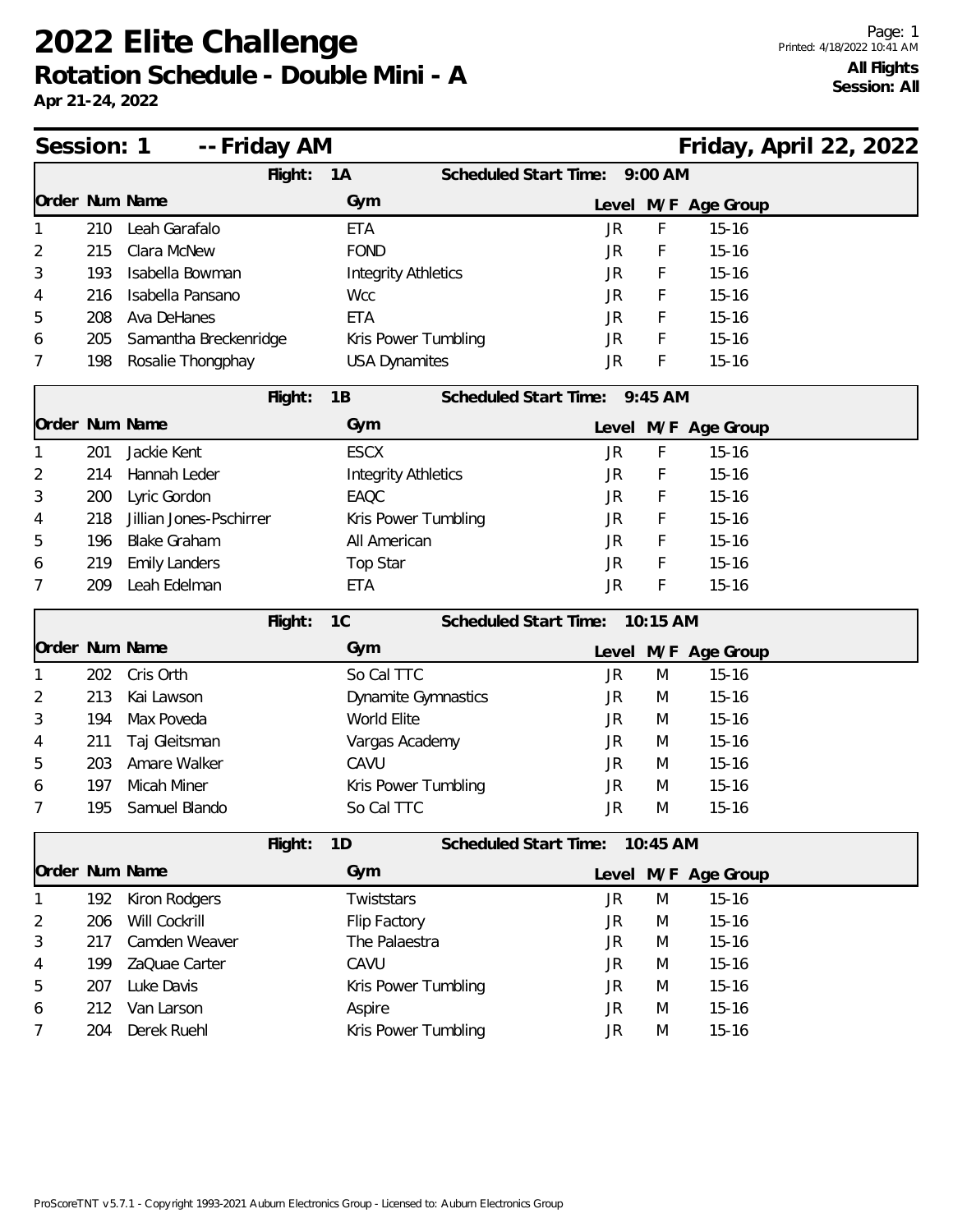| Session: 1     |     | -- Friday AM       |         |                           |                                |           |            | Friday, April 22, 2022 |  |  |
|----------------|-----|--------------------|---------|---------------------------|--------------------------------|-----------|------------|------------------------|--|--|
|                |     |                    | Flight: | 1E                        | Scheduled Start Time: 11:15 AM |           |            |                        |  |  |
| Order Num Name |     |                    |         | Gym                       |                                | Level     |            | M/F Age Group          |  |  |
|                | 295 | Joseph Borders     |         | <b>Champions Westlake</b> |                                | YE        | M          | $13 - 14$              |  |  |
| $\overline{2}$ | 296 | Oliver Czekmany    |         | World Elite               |                                | YE        | M          | $13 - 14$              |  |  |
| 3              | 294 | Luke Todd          |         | <b>Culprit Athletics</b>  |                                | YE        | M          | $13 - 14$              |  |  |
| 4              | 298 | Sebastian Ramberg  |         | World Elite               |                                | YF        | M          | $13 - 14$              |  |  |
| 5              | 291 | Mick Seyler        |         | Southlake Gymnastics      |                                | YE        | M          | $13 - 14$              |  |  |
| 6              | 290 | <b>West Fowler</b> |         | <b>PPG</b>                |                                | YF        | M          | $13 - 14$              |  |  |
| 7              | 289 | Nate Erkert        |         | <b>High Energy</b>        |                                | YE        | M          | $13 - 14$              |  |  |
|                |     |                    | Flight: | 1F                        | Scheduled Start Time:          |           | $11:45$ AM |                        |  |  |
| Order Num Name |     |                    |         | Gym                       |                                |           |            | Level M/F Age Group    |  |  |
|                | 288 | Lexie Danko        |         | World Elite               |                                | YE        | F          | $13 - 14$              |  |  |
| $\overline{2}$ | 292 | Kennedi Roberts    |         | Southlake Gymnastics      |                                | YE        | F          | $13 - 14$              |  |  |
| 3              | 332 | Skye Hawk          |         | Eagle Gymnastics TX       |                                | YE        | F          | $13 - 14$              |  |  |
| 4              | 293 | Annie Hansen       |         | <b>NSB</b>                |                                | <b>YE</b> | F          | $13 - 14$              |  |  |
| 5              | 297 | Chandler Graham    |         | All American              |                                | YE        | F          | $13 - 14$              |  |  |
| 6              | 287 | Michael Sofia      |         | Flip Factory              |                                | YE        | M          | $11 - 12$              |  |  |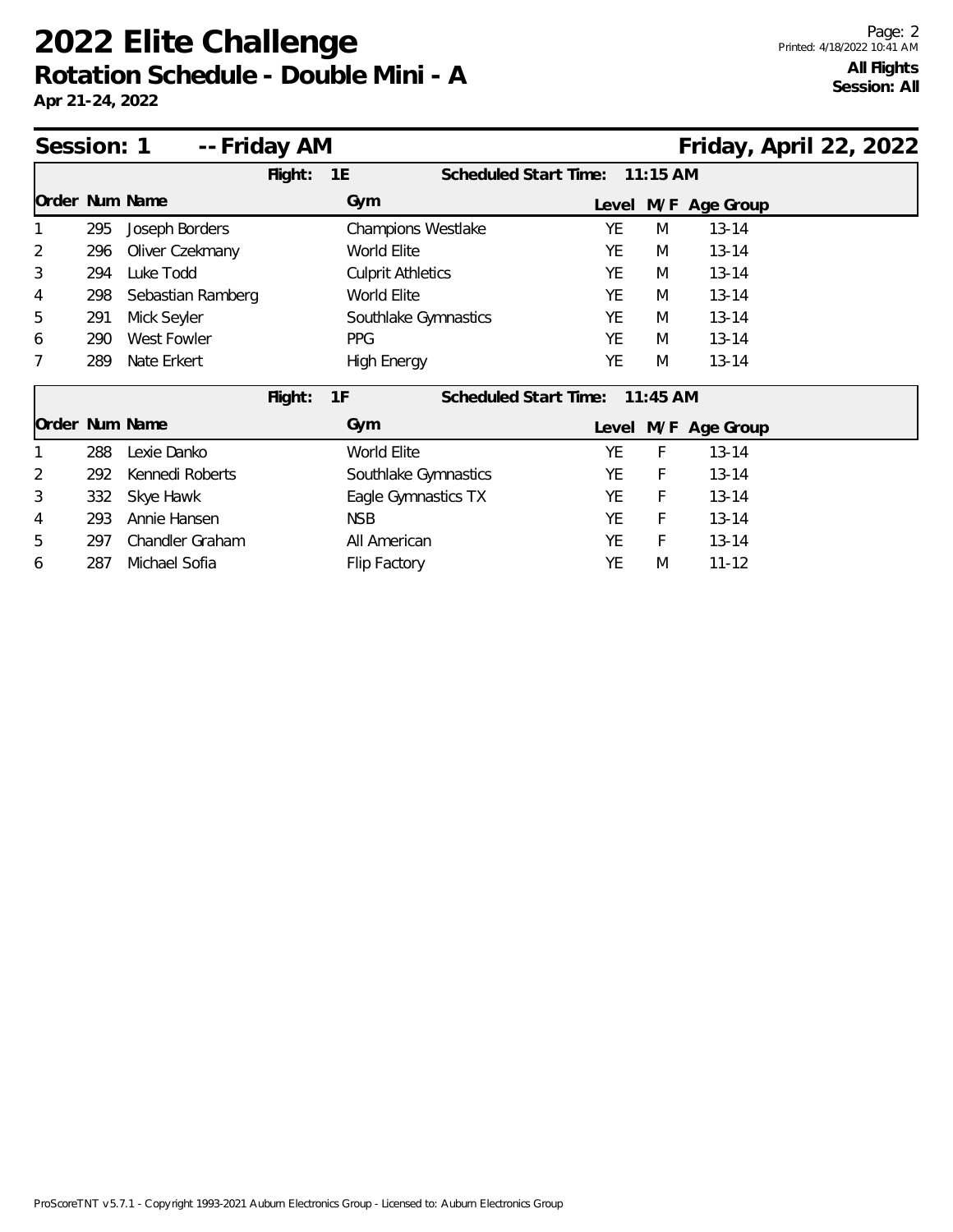**Apr 21-24, 2022**

| Session: 2     |     | -- Friday- PM        |         |                            |                               |           |           | Friday, April 22, 2022 |  |  |
|----------------|-----|----------------------|---------|----------------------------|-------------------------------|-----------|-----------|------------------------|--|--|
|                |     |                      | Flight: | 2A                         | Scheduled Start Time:         |           | $2:00$ PM |                        |  |  |
| Order Num Name |     |                      |         | Gym                        |                               |           |           | Level M/F Age Group    |  |  |
|                | 262 | Cammie Cooper        |         | <b>TEG</b>                 |                               | <b>SR</b> | F         | $18+$                  |  |  |
| 2              | 283 | Ariel Kibler         |         | Gymnastics Central         |                               | <b>SR</b> | F         | $18+$                  |  |  |
| 3              | 186 | Caroline Walker      |         | Eagle Gymnastics TX        |                               | <b>SR</b> | F         | $18 +$                 |  |  |
| 4              | 273 | Josie Bain           |         | <b>NVG</b>                 |                               | <b>SR</b> | F         | $18+$                  |  |  |
| 5              | 282 | Caitlin Hiser        |         | Gymnastics Central         |                               | <b>SR</b> | F         | $18+$                  |  |  |
| 6              | 252 | Kira Schwartz        |         | So Cal TTC                 |                               | <b>SR</b> | F         | $18 +$                 |  |  |
| 7              | 285 | Aliah Raga           |         | <b>Dulles Gymnastics</b>   |                               | <b>SR</b> | F         | $18+$                  |  |  |
| 8              | 255 | Susan Gill           |         | Eagle Gymnastics TX        |                               | <b>SR</b> | F         | $18+$                  |  |  |
| 9              | 280 | Trinity Van Natta    |         | <b>MTGA</b>                |                               | <b>SR</b> | F         | $18+$                  |  |  |
| 10             | 246 | Ava Binkowski        |         | <b>ESCX</b>                |                               | <b>SR</b> | F         | $18 +$                 |  |  |
|                |     |                      | Flight: | 2B                         | Scheduled Start Time: 2:45 PM |           |           |                        |  |  |
| Order Num Name |     |                      |         | Gym                        |                               |           |           | Level M/F Age Group    |  |  |
|                | 248 | Karlee English       |         | Powerhouse                 |                               | <b>SR</b> | F         | $18+$                  |  |  |
| 2              | 271 | Maia Amano           |         | <b>MTGA</b>                |                               | <b>SR</b> | F         | $18+$                  |  |  |
| 3              | 263 | Gracie Harder        |         | Carolina Elite             |                               | <b>SR</b> | F         | $18 +$                 |  |  |
| 4              | 256 | Nastia Katchalova    |         | Elite World                |                               | <b>SR</b> | F         | $18+$                  |  |  |
| 5              | 251 | <b>Finley Merker</b> |         | <b>DUPG</b>                |                               | <b>SR</b> | F         | $18+$                  |  |  |
| 6              | 258 | Shelby Nobuhara      |         | High Altitude              |                               | <b>SR</b> | F         | $18 +$                 |  |  |
| 7              | 286 | Tristan Van Natta    |         | <b>Integrity Athletics</b> |                               | <b>SR</b> | F         | $18+$                  |  |  |
| 8              | 284 | Kristle Lowell       |         | <b>FOND</b>                |                               | <b>SR</b> | F         | $18+$                  |  |  |
| 9              | 438 | Kimberly Tipton      |         | Gymagic                    |                               | <b>SR</b> | F         | $18+$                  |  |  |
|                |     |                      | Flight: | 2C                         | Scheduled Start Time: 3:15 PM |           |           |                        |  |  |
| Order Num Name |     |                      |         | Gym                        |                               |           |           | Level M/F Age Group    |  |  |
|                | 184 | Avery Kroeker        |         | Let It Shine               |                               | IE        | F         | $17 - 21$              |  |  |
| 2              | 183 | Katherine Baker      |         | <b>NVG</b>                 |                               | IE        | F         | $17 - 21$              |  |  |
| 3              | 179 | Kate-Emerson Loisel  |         | <b>NVG</b>                 |                               | IE        | F         | $17 - 21$              |  |  |
| 4              | 189 | Cullen Howell        |         | <b>TCT</b>                 |                               | ΙE        | M         | $17 - 21$              |  |  |
| 5              | 177 | Dylan Bealey         |         | <b>Aspire Gymnastics</b>   |                               | IE        | M         | $17 - 21$              |  |  |
| 6              | 191 | Roman Alvarez        |         | Tumble Tech                |                               | IE        | M         | $17 - 21$              |  |  |
| 7              | 187 | Peter Brewer         |         | <b>TAG USA</b>             |                               | IE        | M         | $17 - 21$              |  |  |
|                |     |                      | Flight: | 2D                         | Scheduled Start Time:         |           | $3:45$ PM |                        |  |  |
| Order Num Name |     |                      |         | Gym                        |                               | Level     |           | M/F Age Group          |  |  |
|                | 182 | Ben Adams            |         | Sonshine Gymnastics        |                               | IE        | M         | $17 - 21$              |  |  |
| 2              | 178 | Benjamin Glass       |         | <b>Dynamic Gymnastics</b>  |                               | IE        | M         | $17 - 21$              |  |  |
| 3              | 180 | Zach Chesler         |         | <b>NVG</b>                 |                               | IE        | M         | $17 - 21$              |  |  |
| 4              | 190 | Mateo Ucros          |         | <b>TAG USA</b>             |                               | IE        | M         | $17 - 21$              |  |  |
| 5              | 188 | Ryan Diez            |         | <b>TAG USA</b>             |                               | IE        | M         | $17 - 21$              |  |  |
| 6              | 185 | Nate Swanepoel       |         | Vargas Academy             |                               | IE        | M         | $17 - 21$              |  |  |
| 7              | 181 | Antonio Figueroa     |         | Champions Westlake         |                               | ΙE        | M         | $17 - 21$              |  |  |
| 8              | 437 | Dylan Gharbaoui      |         | So Cal TTC                 |                               | IE        | M         | $17 - 21$              |  |  |

ProScoreTNT v5.7.1 - Copyright 1993-2021 Auburn Electronics Group - Licensed to: Auburn Electronics Group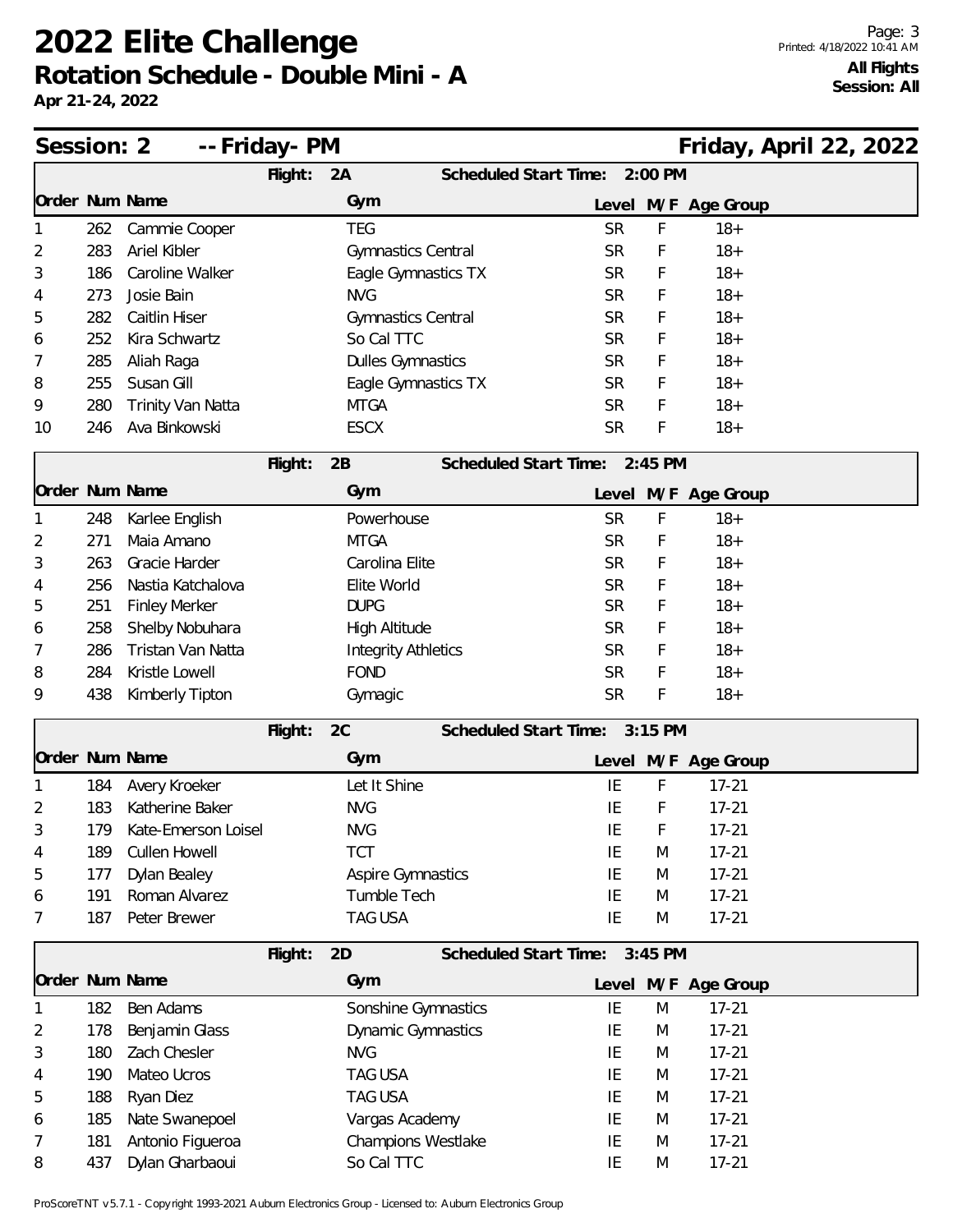| Session: 2 |     |                       | -- Friday- PM |                            |                               |   |                     | Friday, April 22, 2022 |  |
|------------|-----|-----------------------|---------------|----------------------------|-------------------------------|---|---------------------|------------------------|--|
|            |     |                       | 5:45 PM       |                            |                               |   |                     |                        |  |
|            |     | Order Num Name        |               | Gym                        |                               |   | Level M/F Age Group |                        |  |
|            | 267 | Aaron Remole          |               | Carolina Elite             | <b>SR</b>                     | M | $18+$               |                        |  |
| 2          | 250 | Merrill Hunter        |               | Team Legacy                | <b>SR</b>                     | M | $18+$               |                        |  |
| 3          | 279 | Tomas Minc            |               | <b>Dynamite Gymnastics</b> | <b>SR</b>                     | M | $18+$               |                        |  |
| 4          | 249 | Hunter Moravec        |               | <b>ESCX</b>                | <b>SR</b>                     | M | $18+$               |                        |  |
| 5          | 278 | <b>Trevor Harder</b>  |               | Carolina Elite             | <b>SR</b>                     | M | $18+$               |                        |  |
| 6          | 272 | Changa Anderson       |               | <b>Silver Stars</b>        | <b>SR</b>                     | M | $18+$               |                        |  |
| 7          | 247 | Raf Bryant            |               | <b>Integrity Athletics</b> | <b>SR</b>                     | M | $18+$               |                        |  |
| 8          | 244 | Smith Light           |               | <b>Integrity Athletics</b> | <b>SR</b>                     | M | $18+$               |                        |  |
| 9          | 245 | Ghavyn Thompson       |               | Aspire                     | <b>SR</b>                     | M | $18+$               |                        |  |
|            |     |                       | Flight:       | 21                         | Scheduled Start Time: 6:15 PM |   |                     |                        |  |
|            |     | Order Num Name        |               | Gym                        |                               |   | Level M/F Age Group |                        |  |
|            | 270 | <b>Brady Wilson</b>   |               | Skywalkers                 | <b>SR</b>                     | M | $18+$               |                        |  |
| 2          | 264 | Dylan Kline           |               | Flipside                   | <b>SR</b>                     | M | $18+$               |                        |  |
| 3          | 266 | Jonathon Purdum       |               | Airbenders                 | <b>SR</b>                     | M | $18+$               |                        |  |
| 4          | 268 | Carver Stennett       |               | <b>FOND</b>                | <b>SR</b>                     | M | $18+$               |                        |  |
| 5          | 276 | Joshua Cooper         |               | World Elite                | <b>SR</b>                     | M | $18+$               |                        |  |
| 6          | 257 | Bj Mensah             |               | CAVU                       | <b>SR</b>                     | M | $18+$               |                        |  |
| 7          | 253 | Ruben Padilla         |               | Wasatch                    | <b>SR</b>                     | M | $18+$               |                        |  |
| 8          | 275 | Jeremy Cooper         |               | World Elite                | <b>SR</b>                     | M | $18+$               |                        |  |
| 9          | 269 | Jaden Vales           |               | Spark                      | <b>SR</b>                     | M | $18+$               |                        |  |
|            |     |                       | Flight:       | 2J                         | Scheduled Start Time: 6:45 PM |   |                     |                        |  |
|            |     | Order Num Name        |               | Gym                        |                               |   | Level M/F Age Group |                        |  |
|            | 259 | Alec Pelezo           |               | <b>Wcc</b>                 | <b>SR</b>                     | M | $18+$               |                        |  |
| 2          | 449 | Ryan Maccagnan        |               | <b>Stars Gymnastics</b>    | <b>SR</b>                     | M | $18+$               |                        |  |
| 3          | 265 | <b>Brendon Newton</b> |               | The Palaestra              | <b>SR</b>                     | M | $18+$               |                        |  |
| 4          | 274 | Joshua Bly            |               | <b>Integrity Athletics</b> | <b>SR</b>                     | M | $18+$               |                        |  |
| 5          | 277 | Nick Francken         |               | Tornado Sport Club         | <b>SR</b>                     | M | $18+$               |                        |  |
| 6          | 261 | Konrad Chelstowski    |               | The Palaestra              | <b>SR</b>                     | M | $18 +$              |                        |  |
| 7          | 260 | CJ Castiglione        |               | Wasatch                    | <b>SR</b>                     | M | $18 +$              |                        |  |
| 8          | 254 | Alexander Cole        |               | <b>Dynamite Gymnastics</b> | <b>SR</b>                     | M | $18 +$              |                        |  |
| 9          | 281 | Brandon Anderson      |               | Spark                      | <b>SR</b>                     | M | $18 +$              |                        |  |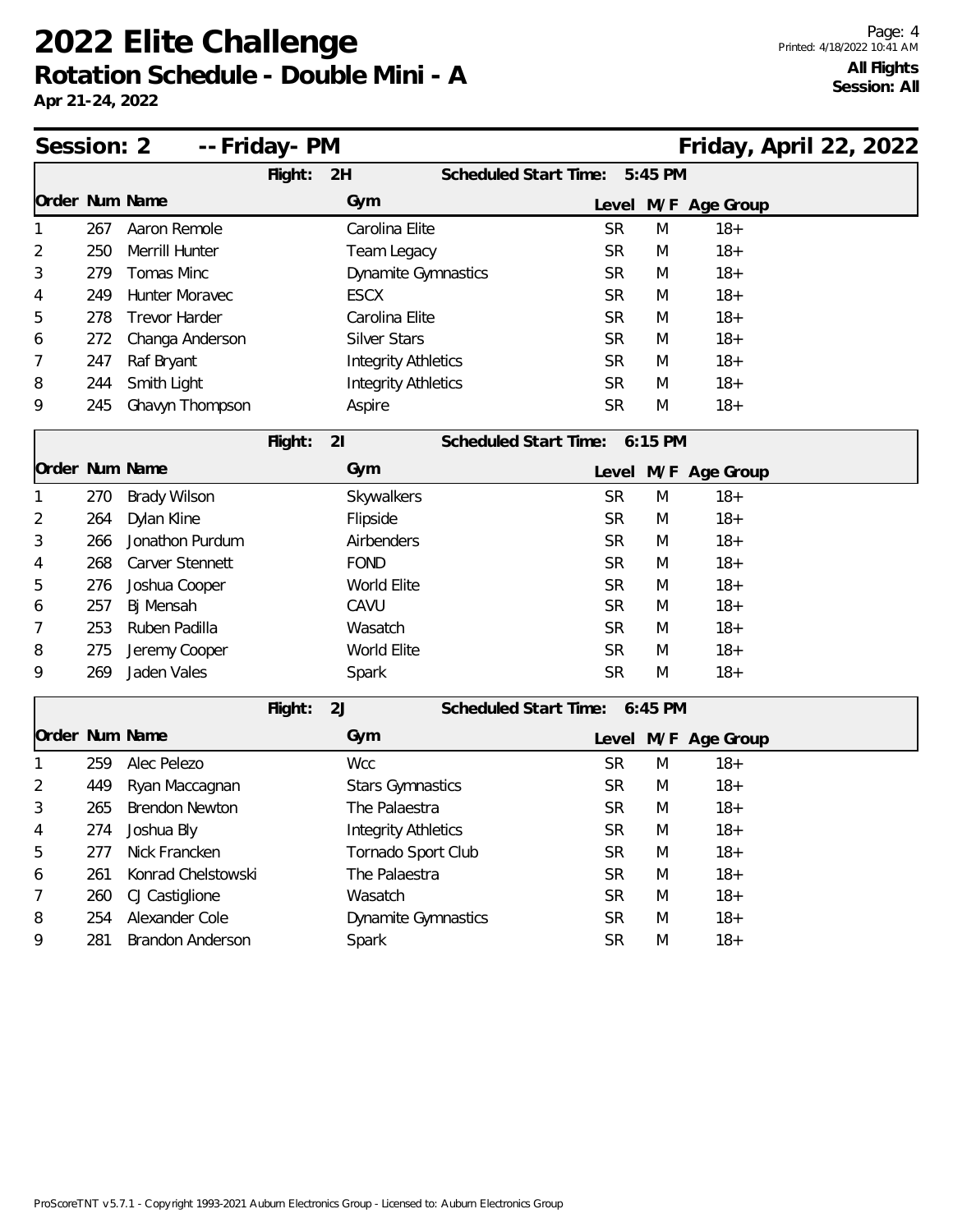| Session: 2     |     | -- Friday- PM           |         |                            |                               |           |         |                     | Friday, April 22, 2022 |  |
|----------------|-----|-------------------------|---------|----------------------------|-------------------------------|-----------|---------|---------------------|------------------------|--|
|                |     |                         | Flight: | 2K                         | Scheduled Start Time:         |           | 7:15 PM |                     |                        |  |
| Order Num Name |     |                         |         | Gym                        |                               |           |         | Level M/F Age Group |                        |  |
| 1              | 229 | McKenzie Petrich        |         | <b>Ultimate Air</b>        |                               | <b>OP</b> | F       | $17 - 21$           |                        |  |
| 2              | 243 | Sarah Shahidi           |         | Flip Factory               |                               | <b>OP</b> | F       | $17 - 21$           |                        |  |
| 3              | 235 | Kyla Kapner             |         | Sonshine Gymnastics        |                               | <b>OP</b> | F       | $17 - 21$           |                        |  |
| 4              | 220 | Amanda Coes             |         | So Cal TTC                 |                               | <b>OP</b> | F       | $17 - 21$           |                        |  |
| 5              | 230 | Anna Katherine Spangler |         | <b>MTGA</b>                |                               | <b>OP</b> | F       | $17 - 21$           |                        |  |
| 6              | 241 | Angelica Soto           |         | The Palaestra              |                               | <b>OP</b> | F       | $17 - 21$           |                        |  |
| 7              | 240 | Lauren Primm            |         | Aspire Gymnastics          |                               | <b>OP</b> | F       | $17 - 21$           |                        |  |
| 8              | 234 | Amelia Glynn            |         | CAVU                       |                               | <b>OP</b> | F       | $17 - 21$           |                        |  |
| 9              | 442 | Phoebe Evans            |         | <b>Silver Stars</b>        |                               | <b>OP</b> | F       | $17 - 21$           |                        |  |
|                |     |                         | Flight: | 2L                         | Scheduled Start Time:         |           | 7:45 PM |                     |                        |  |
| Order Num Name |     |                         |         | Gym                        |                               |           |         | Level M/F Age Group |                        |  |
| 1              | 232 | Sarah Fila              |         | <b>Dulles Gymnastics</b>   |                               | <b>OP</b> | F       | $17 - 21$           |                        |  |
| 2              | 227 | Carris Coe              |         | Tumble Tech                |                               | <b>OP</b> | F       | $17 - 21$           |                        |  |
| 3              | 239 | Ava Orders              |         |                            | <b>Integrity Athletics</b>    |           |         | $17 - 21$           |                        |  |
| 4              | 231 | Kyndal Callender        |         | <b>EWA Prosper</b>         |                               | <b>OP</b> | F       | $17 - 21$           |                        |  |
| 5              | 225 | Ainslee Ridout          |         | <b>Dynamic Gymnastics</b>  |                               | <b>OP</b> | F       | $17 - 21$           |                        |  |
| 6              | 222 | Bryan Olas              |         | Aspire                     |                               | <b>OP</b> | M       | $22 +$              |                        |  |
| 7              | 224 | Keith Eldridge          |         | <b>Integrity Athletics</b> |                               | <b>OP</b> | M       | $22+$               |                        |  |
|                |     |                         | Flight: | 2M                         | Scheduled Start Time: 8:15 PM |           |         |                     |                        |  |
| Order Num Name |     |                         |         | Gym                        |                               |           |         | Level M/F Age Group |                        |  |
| 1              | 228 | Jack Collard            |         | <b>Silver Stars</b>        |                               | <b>OP</b> | M       | $17 - 21$           |                        |  |
| 2              | 236 | Hayden Kline            |         | Flipside                   |                               | <b>OP</b> | M       | $17 - 21$           |                        |  |
| 3              | 223 | Daniel Sjafiroeddin     |         | <b>Desert Gymcats</b>      |                               | <b>OP</b> | M       | $17 - 21$           |                        |  |
| 4              | 238 | Kable Moore             |         | <b>USA Dynamites</b>       |                               | <b>OP</b> | M       | $17 - 21$           |                        |  |
| 5              | 237 | Ethan McCormick         |         | Legacy T&T                 |                               | <b>OP</b> | M       | $17 - 21$           |                        |  |
| 6              | 221 | Seth Landrum            |         | Airbenders                 |                               | <b>OP</b> | M       | $17 - 21$           |                        |  |
| 7              | 233 | <b>Brandon Frasure</b>  |         | <b>Integrity Athletics</b> |                               | <b>OP</b> | M       | $17 - 21$           |                        |  |
| 8              | 242 | Rowan Deakin            |         | World Elite                |                               | <b>OP</b> | M       | $17 - 21$           |                        |  |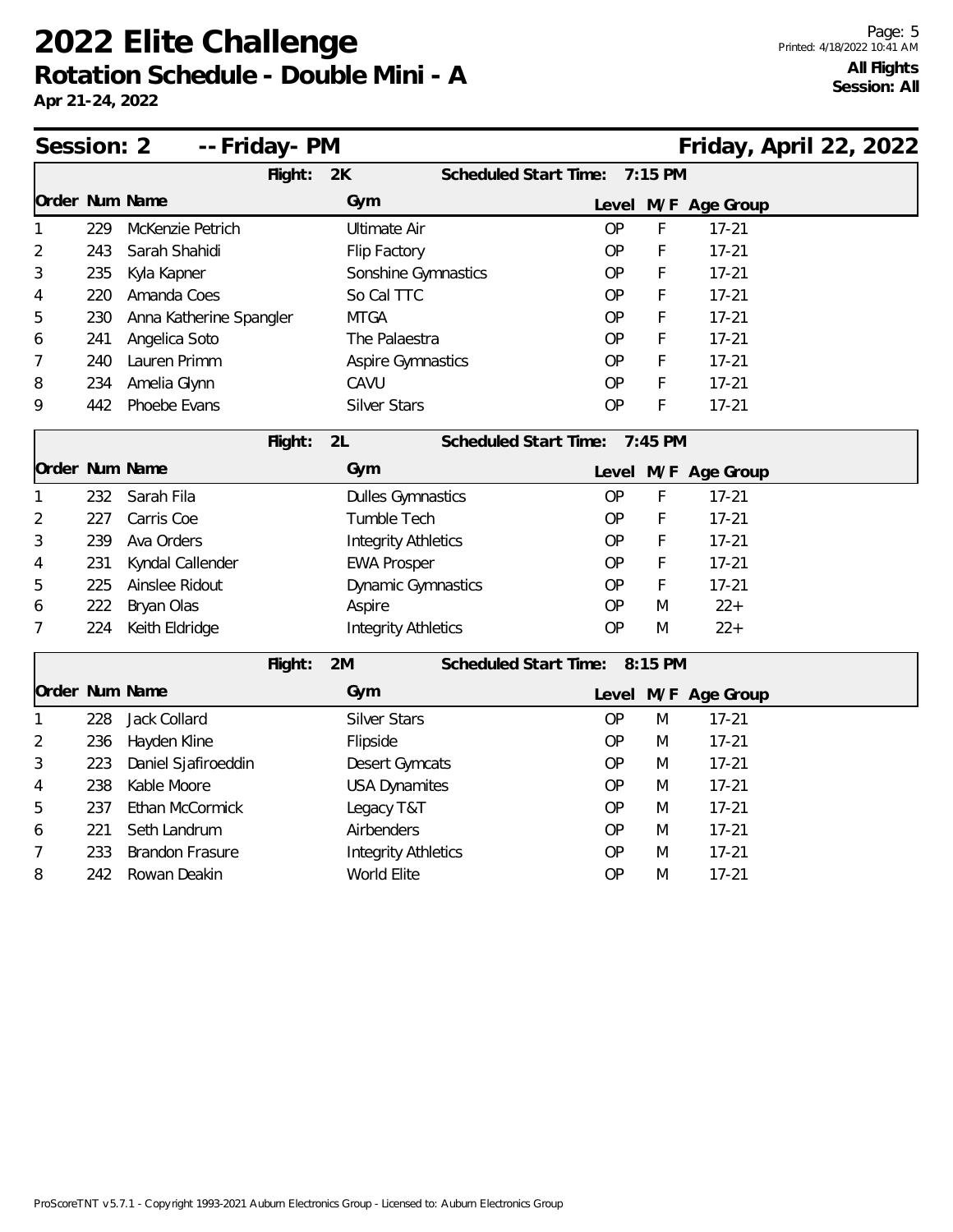| Session: 3     |     | -- Saturday- AM        |         |                            |                            |                                |                 |           | Saturday, April 23, 2022 |  |  |
|----------------|-----|------------------------|---------|----------------------------|----------------------------|--------------------------------|-----------------|-----------|--------------------------|--|--|
|                |     |                        | Flight: | 3A                         |                            | Scheduled Start Time:          |                 | $9:00$ AM |                          |  |  |
| Order Num Name |     |                        |         | Gym                        |                            |                                |                 |           | Level M/F Age Group      |  |  |
|                | 105 | Asher Little           |         | High Altitude              |                            |                                | 10              | M         | $15 - 16$                |  |  |
| 2              | 138 | Paxton Martinez        |         | <b>Dulles Gymnastics</b>   |                            |                                | 10              | M         | $15 - 16$                |  |  |
| 3              | 157 | Samuel Sheyman         |         | Tornado Sport Club         |                            |                                | 10              | M         | $15 - 16$                |  |  |
| 4              | 149 | Jack Stefan            |         | Rays TnT                   |                            |                                | 10              | M         | $15 - 16$                |  |  |
| 5              | 130 | Hudson Hensley         |         | Airbenders                 |                            |                                | 10              | M         | $15 - 16$                |  |  |
| 6              | 103 | Justin Booker-Kincaid  |         | Elite World                |                            |                                | 10              | M         | $15 - 16$                |  |  |
| 7              | 156 | Hudson Huggins         |         | World Elite                |                            |                                | 10              | M         | $15 - 16$                |  |  |
|                |     |                        | Flight: | 3B                         |                            | Scheduled Start Time: 9:45 AM  |                 |           |                          |  |  |
| Order Num Name |     |                        |         | Gym                        |                            |                                |                 |           | Level M/F Age Group      |  |  |
|                | 159 | <b>Tyler Tolerico</b>  |         | Elevated                   |                            |                                | 10              | M         | $15 - 16$                |  |  |
| 2              | 137 | Koa Luu                |         | <b>Stars Gymnastics</b>    |                            |                                | 10              | M         | $15 - 16$                |  |  |
| 3              | 104 | Malachi Jackson        |         | Skywalkers                 |                            |                                | 10              | M         | $15 - 16$                |  |  |
| 4              | 122 | <b>Bennett Church</b>  |         |                            | Southlake Gymnastics       |                                | 10              | M         | $15 - 16$                |  |  |
| 5              | 107 | Terence jr. Petit      |         | Elmwood                    |                            |                                | 10              | M         | $15 - 16$                |  |  |
| 6              | 152 | Camden Weddle          |         | <b>EWA Prosper</b>         |                            |                                | 10              | M         | $15 - 16$                |  |  |
|                |     |                        | Flight: | 3C                         |                            | Scheduled Start Time:          |                 | 10:15 AM  |                          |  |  |
| Order Num Name |     |                        |         | Gym                        |                            |                                |                 |           | Level M/F Age Group      |  |  |
|                | 108 | Avery Schmidt          |         | Wasatch                    |                            |                                | 10              | F         | $11 - 12$                |  |  |
| 2              | 119 | Kenadie Bohannon       |         | <b>ETA</b>                 |                            |                                | 10              | F         | $11 - 12$                |  |  |
| 3              | 131 | Neila Johnson          |         | Wasatch                    |                            |                                | 10              | F         | $11 - 12$                |  |  |
| 4              | 134 | Ainslee Kline          |         | Flipside                   |                            |                                | 10              | F         | $11 - 12$                |  |  |
| 5              | 136 | Rory Loe               |         | Let It Shine               |                            |                                | 10              | F         | $11 - 12$                |  |  |
| 6              | 141 | Ella Odle              |         | Kris Power Tumbling        |                            |                                | 10              | F         | $11 - 12$                |  |  |
| 7              | 146 | Sophie Salvado         |         | <b>ETA</b>                 |                            |                                | 10              | F         | $11 - 12$                |  |  |
| 8              | 174 | Zarah Lugosi           |         | <b>EWA Prosper</b>         |                            |                                | 10              | F         | $11 - 12$                |  |  |
| 9              | 448 | Victoria Azorov        |         | Legacy Elite               |                            |                                | 10 <sup>°</sup> | F         | $11 - 12$                |  |  |
| 10             | 117 | Lexi Arredondo         |         | Midwest Training           |                            |                                | 10              | F         | <b>10U</b>               |  |  |
| 11             | 148 | Lexie Schreiner        |         | Flipside                   |                            |                                | 10              | F         | <b>10U</b>               |  |  |
|                |     |                        | Flight: | 3D                         |                            | Scheduled Start Time: 10:45 AM |                 |           |                          |  |  |
| Order Num Name |     |                        |         | Gym                        |                            |                                |                 |           | Level M/F Age Group      |  |  |
|                | 124 | Catherine Cupples      |         |                            | <b>Showcase Gymnastics</b> |                                | 10              | F         | $15 - 16$                |  |  |
| 2              | 176 | Sam Taylor             |         | <b>EWA Prosper</b>         |                            |                                | 10              | F         | $15 - 16$                |  |  |
| 3              | 118 | <b>Isabelle Aucoin</b> |         | <b>Integrity Athletics</b> |                            |                                | 10              | F         | $15 - 16$                |  |  |
| 4              | 126 | Arianna Franco         |         | Tumble Tech                |                            |                                | 10              | F         | $15 - 16$                |  |  |
| 5              | 129 | Vittoria Gibson        |         | So Cal TTC                 |                            |                                | 10              | F         | $15 - 16$                |  |  |
| 6              | 110 | Brooklyn Jolley        |         | <b>NSB</b>                 |                            |                                | 10              | F         | $15 - 16$                |  |  |
| 7              | 111 | Kaitlyn Siksnius       |         | CAVU                       |                            |                                | 10              | F         | $15 - 16$                |  |  |
|                |     |                        |         |                            |                            |                                |                 |           |                          |  |  |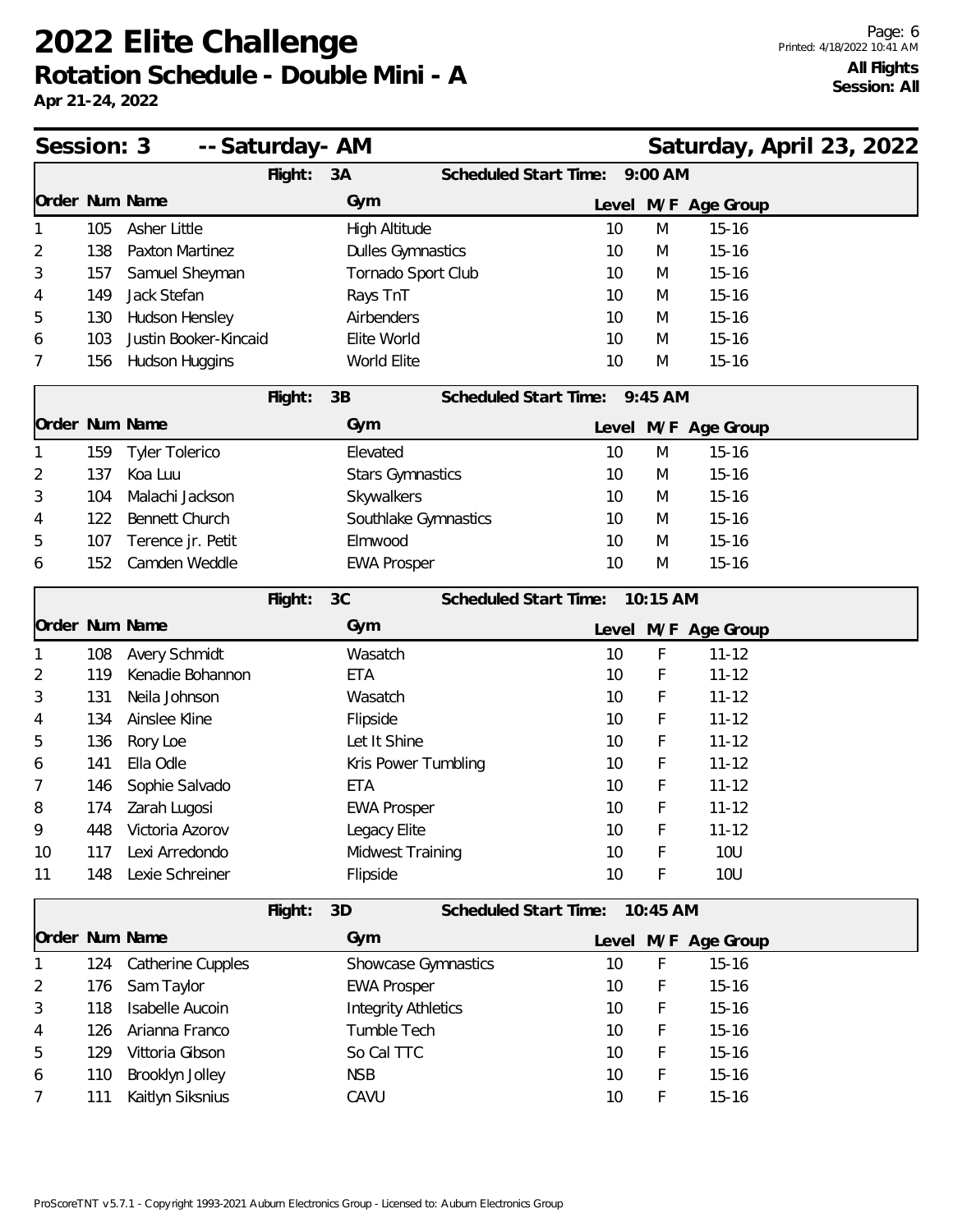| Session: 3     |     | -- Saturday- AM          |         |                            | Saturday, April 23, 2022       |            |                     |  |  |
|----------------|-----|--------------------------|---------|----------------------------|--------------------------------|------------|---------------------|--|--|
|                |     |                          | Flight: | 3E                         | Scheduled Start Time:          | $11:15$ AM |                     |  |  |
| Order Num Name |     |                          |         | Gym                        |                                |            | Level M/F Age Group |  |  |
|                | 154 | Caroline Evans           |         | <b>Silver Stars</b>        | 10                             | F          | $15 - 16$           |  |  |
| 2              | 135 | Maddie Lambert           |         | Legacy T&T                 | 10                             | F          | $15 - 16$           |  |  |
| 3              | 106 | Ty-LA Morris             |         | CAVU                       | 10                             | F          | $15 - 16$           |  |  |
| 4              | 158 | Olivia Stecky            |         | CAVU                       | 10                             | F          | $15 - 16$           |  |  |
| 5              | 160 | Maxine Touisithiphonexay |         | Elite World                | 10                             | F          | $15 - 16$           |  |  |
| 6              | 120 | Phoenix Britt            |         | CAVU                       | 10                             | F          | $15 - 16$           |  |  |
| 7              | 155 | Hana Goulart             |         | Vargas Academy             | 10                             | F          | $15 - 16$           |  |  |
|                |     |                          | Flight: | 3F                         | <b>Scheduled Start Time:</b>   | 11:45 AM   |                     |  |  |
| Order Num Name |     |                          |         | Gym                        |                                |            | Level M/F Age Group |  |  |
|                | 151 | Lucy Vanecko             |         | Wcc                        | 10                             | F          | $15 - 16$           |  |  |
| 2              | 132 | Maya Kantor              |         | CAVU                       | 10                             | F          | $15 - 16$           |  |  |
| 3              | 127 | Mia Garcia               |         | Tumble Tech                | 10                             | F          | $15 - 16$           |  |  |
| 4              | 116 | Amanda Abraham           |         | <b>Integrity Athletics</b> | 10                             | F          | $15 - 16$           |  |  |
| 5              | 101 | Maddie Beers             |         | Southlake Gymnastics       | 10                             | F          | $15 - 16$           |  |  |
| 6              | 102 | Kalyana Dickson          |         | Eagle Gymnastics TX        | 10                             | F          | $15 - 16$           |  |  |
| 7              | 143 | Jaelyn Raddish           |         | Airborne Academy           | 10                             | F          | $15 - 16$           |  |  |
|                |     |                          | Flight: | 3H                         | Scheduled Start Time: 12:45 PM |            |                     |  |  |
| Order Num Name |     |                          |         | Gym                        |                                |            | Level M/F Age Group |  |  |
|                | 150 | Leah Tubbs               |         | Tumble Tech                | 10                             | F          | $13 - 14$           |  |  |
| 2              | 162 | Emma Bowman              |         | <b>Integrity Athletics</b> | 10                             | F          | $13 - 14$           |  |  |
| 3              | 144 | Kate Ragan               |         | <b>EWA Prosper</b>         | 10                             | F          | $13 - 14$           |  |  |
| 4              | 161 | Hadlee Barr              |         | Kris Power Tumbling        | 10                             | F          | $13 - 14$           |  |  |
| 5              | 125 | Lynkoln Farling          |         | <b>NVG</b>                 | 10                             | F          | $13 - 14$           |  |  |
| 6              | 114 | Amari Jackson            |         | Elite World                | 10                             | F          | $13 - 14$           |  |  |
| 7              | 140 | Aleaha Odle              |         | Kris Power Tumbling        | 10                             | F          | $13 - 14$           |  |  |
| 8              | 121 | Sarah Bruno              |         | ETA                        | 10                             | F          | $13 - 14$           |  |  |
| 9              | 169 | Brianna Richardson       |         | Flip Factory               | 10                             | F          | $13 - 14$           |  |  |
|                |     |                          | Flight: | 31                         | Scheduled Start Time: 1:15 PM  |            |                     |  |  |
| Order Num Name |     |                          |         | Gym                        |                                |            | Level M/F Age Group |  |  |
|                | 168 | Leah Partida             |         | Tumble Tech                | 10                             | F          | $13 - 14$           |  |  |
| 2              | 173 | Lainey Jacobs            |         | Top Star                   | 10                             | F          | $13 - 14$           |  |  |
| 3              | 165 | Grace Danley             |         | <b>GSTA</b>                | 10                             | F          | $13 - 14$           |  |  |
| 4              | 133 | Addison Karagias         |         | <b>Midwest Training</b>    | 10                             | F          | $13 - 14$           |  |  |
| 5              | 163 | Sydney Buchanan          |         | <b>ETA</b>                 | 10                             | F          | $13 - 14$           |  |  |
| 6              | 172 | Mia Borracci             |         | <b>ESCX</b>                | 10                             | F          | $13 - 14$           |  |  |
| 7              | 139 | Kyrstin Milner           |         | Kris Power Tumbling        | 10                             | F          | $13 - 14$           |  |  |
| 8              | 164 | Tessa Christopher        |         | <b>ETA</b>                 | 10                             | F          | $13 - 14$           |  |  |
| 9              | 441 | Keira Porzel             |         | <b>Silver Stars</b>        | 10                             | F          | $13 - 14$           |  |  |
|                |     |                          |         |                            |                                |            |                     |  |  |